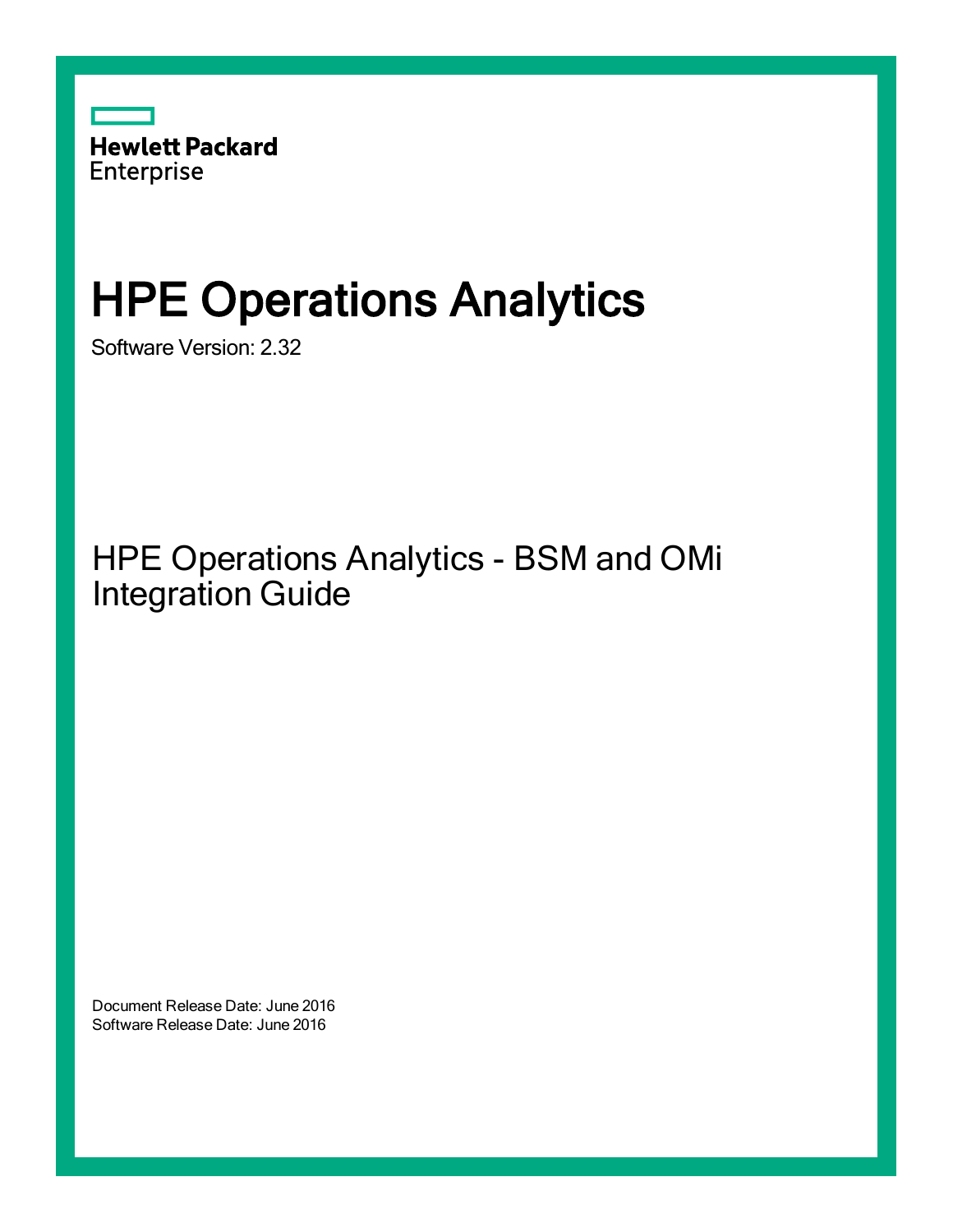### Legal Notices

#### **Warranty**

The only warranties for Hewlett Packard Enterprise products and services are set forth in the express warranty statements accompanying such products and services. Nothing herein should be construed as constituting an additional warranty. HPE shall not be liable for technical or editorial errors or omissions contained herein.

The information contained herein is subject to change without notice.

#### Restricted Rights Legend

Confidential computer software. Valid license from HPE required for possession, use or copying. Consistent with FAR 12.211 and 12.212, Commercial Computer Software, Computer Software Documentation, and Technical Data for Commercial Items are licensed to the U.S. Government under vendor's standard commercial license.

### Copyright Notice

© Copyright 2015-2016 Hewlett Packard Enterprise Development LP

#### Trademark Notices

Microsoft, Windows, and Windows NT are U.S. registered trademarks of the Microsoft group of companies.

Oracle and Java are registered trademarks of Oracle and/or its affiliates.

UNIX® is a registered trademark of The Open Group.

#### Documentation Updates

The title page of this document contains the following identifying information:

- Software Version number, which indicates the software version.
- Document Release Date, which changes each time the document is updated.
- <sup>l</sup> Software Release Date, which indicates the release date of this version of the software.

To check for recent updates or to verify that you are using the most recent edition of a document, go to: https://softwaresupport.hpe.com/group/softwaresupport/search-result?keyword=.

This site requires an HPE Passport account. If you do not have one, click the **Create an account** button on the HPE Passport Sign in page.

### Support

Visit the HPE Software Support website at: **https://softwaresupport.hpe.com**

This website provides contact information and details about the products, services, and support that HPE Software offers.

HPE Software Support provides customer self-solve capabilities. It provides a fast and efficient way to access interactive technical support tools needed to manage your business. As a valued support customer, you can benefit by using the support website to:

- Search for knowledge documents of interest
- Submit and track support cases and enhancement requests
- Download software patches
- Manage support contracts
- Look up HPE support contacts
- Review information about available services
- Enter into discussions with other software customers
- Research and register for software training

Most of the support areas require that you register as an HPE Passport user and sign in. Many also require a support contract. To register for an HPE Passport ID, go to **https://softwaresupport.hpe.com** and click **Register**.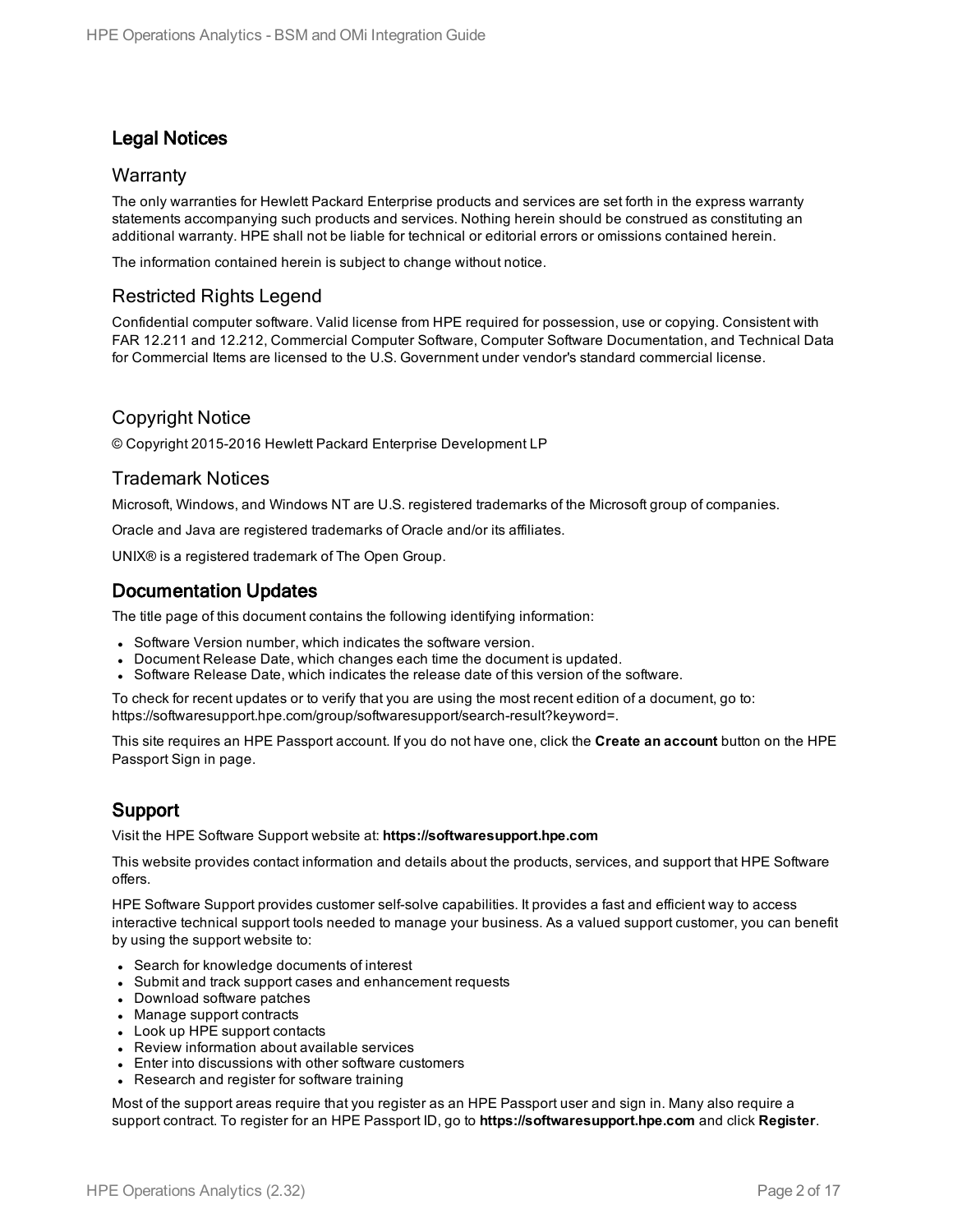To find more information about access levels, go to: **https://softwaresupport.hpe.com/web/softwaresupport/access-levels**

#### HPE Software Integrations, Solutions and Best Practices

Access the Hewlett Packard Enterprise Software Support site (**https://softwaresupport.hpe.com/manuals**) to search for a wide variety of best practice documents and materials.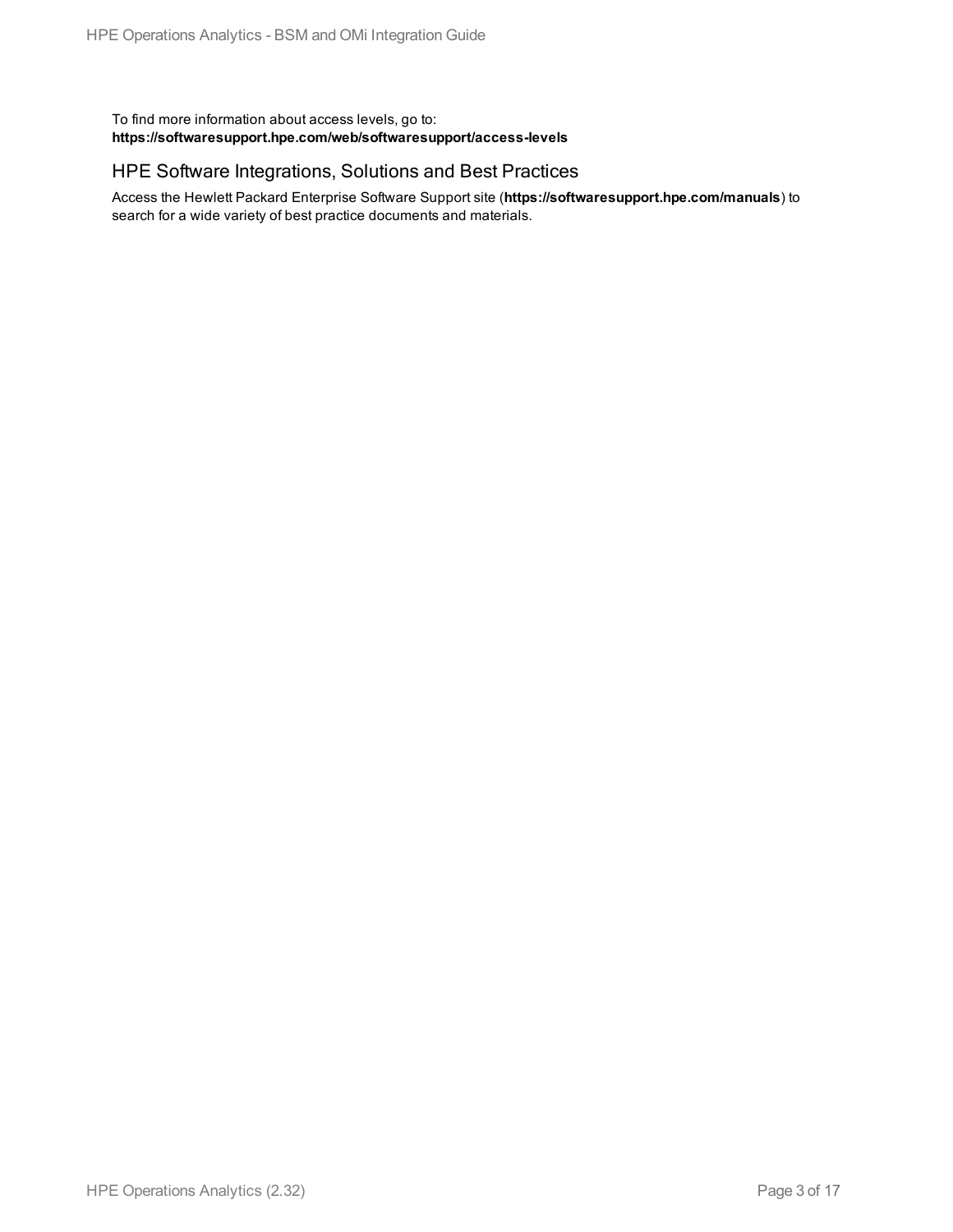## **Contents**

| Chapter 5: Sending Events to HPE Operations Manager i (OMi) 14 |  |
|----------------------------------------------------------------|--|
|                                                                |  |
|                                                                |  |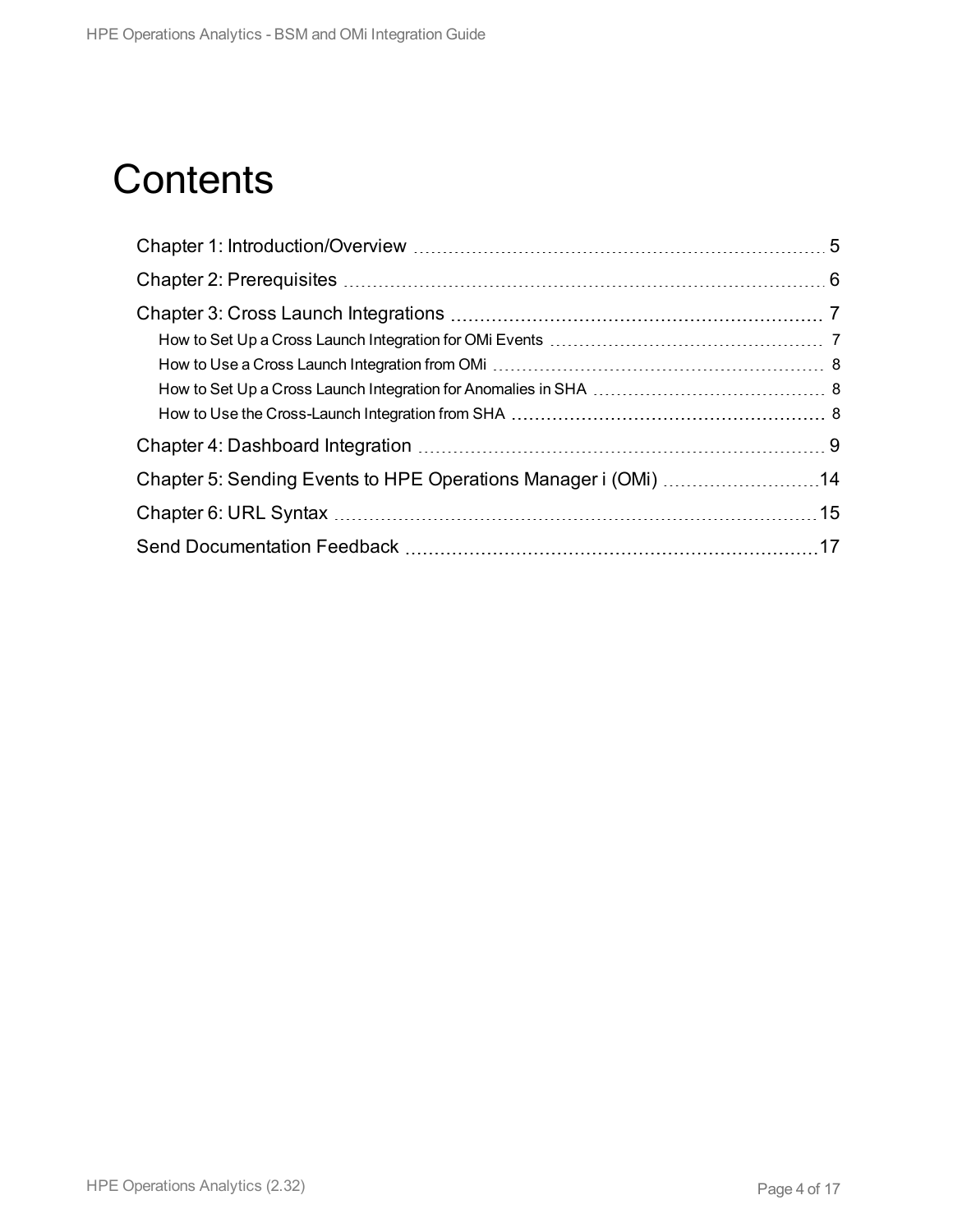## <span id="page-4-0"></span>Chapter 1: Introduction/Overview

This guide describes the details of the types of integrations between HPE Business Service Management (BSM), Operations Manager i (OMi), and HPE Operations Analytics (OpsA).

This integration can enable the following features:

- <sup>l</sup> **Cross-Launch Integration:** Drill down from BSM to Operations Analytics in the context of a specific CI, event, or SHA anomaly.
- <sup>l</sup> **Dashboard Integration:** Display the Operations Analytics user interface inside a dashboard in MyBSM or OMi.

Both of these integrations allow you to use the forensic root cause analysis tools in Operations Analytics in conjunction with BSM and OMi monitoring tools.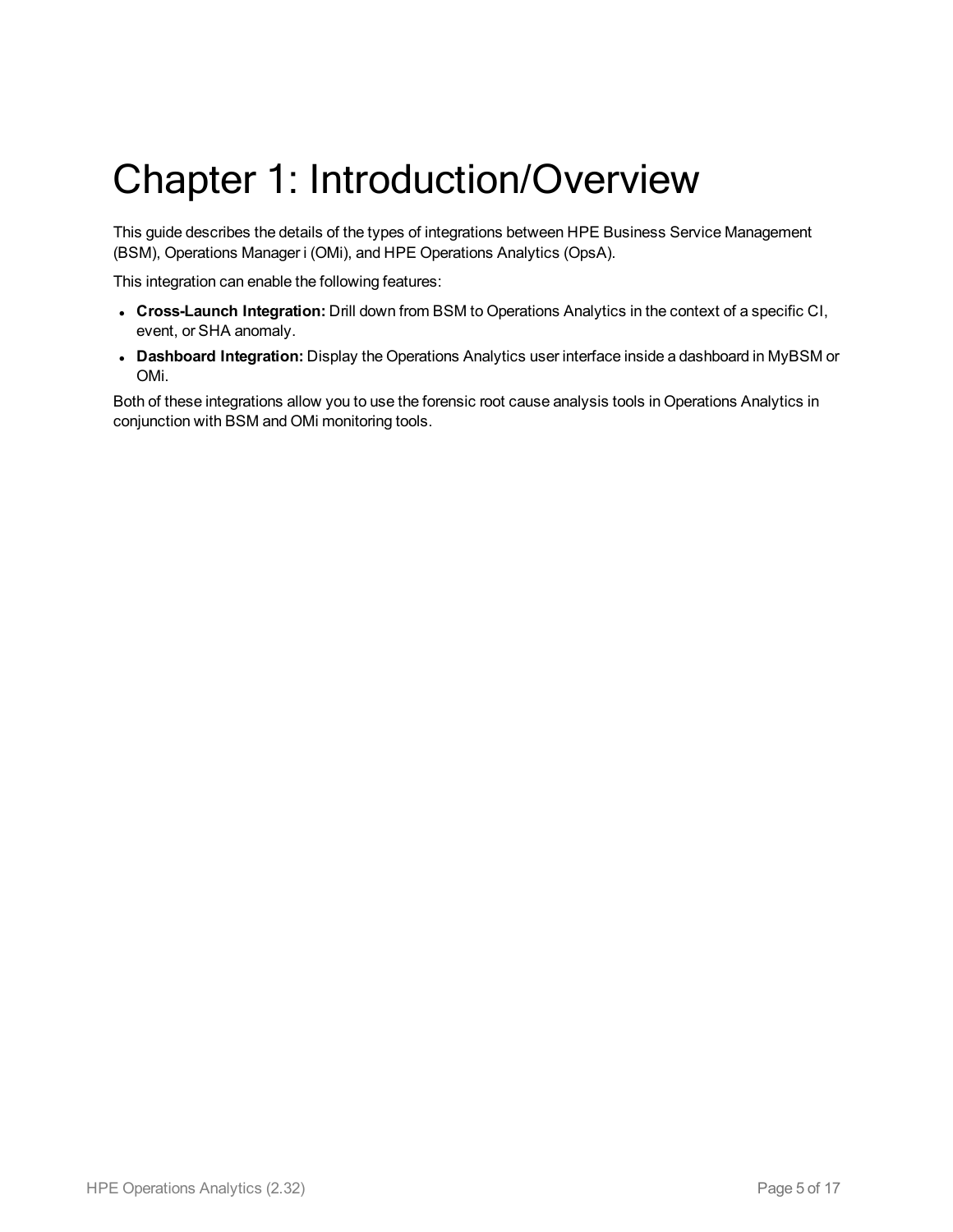## <span id="page-5-0"></span>Chapter 2: Prerequisites

The integration between BSM and Operations Analytics can only be performed on the following versions:

- $\bullet$  BSM 9.23 or later
- Operations Analytics 2.10 or later. The integration with OMi is only supported starting from version 2.30.
- OMi 10 or later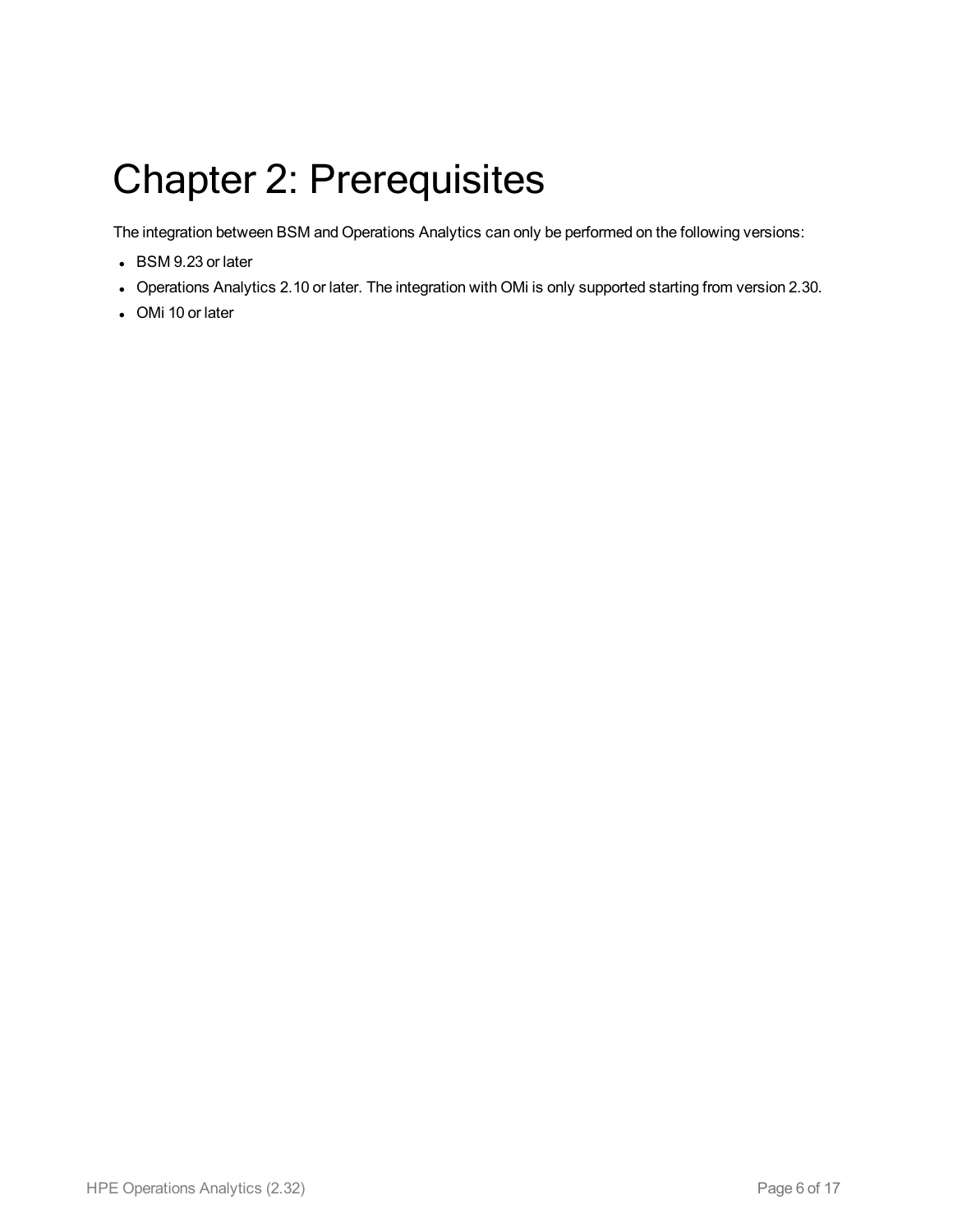## <span id="page-6-0"></span>Chapter 3: Cross Launch Integrations

You can configure an integration that allows you to open Operations Analytics directly from BSM in the context of a specific event or host. This allows you to openanalysis tools from Operations Analyticssuch as log analytics and predictive analytics quickly and easily in the appropriate context.

### <span id="page-6-1"></span>How to Set Up a Cross Launch Integration for OMi Events

**Note:** This procedure is the same for OMi whether it is a part of BSM or a standalone product. The screen shots have been taken for OMi as a part of BSM.

You can configure a cross launch for individual CI types from the Operations Management Administration console. This is done using OMis **User Tools** feature.

- 1. From the BSM or OMi user interface, go to **Admin > Operations Management .**
- 2. Go to the **Operations Console** Tab and select **Tools**.

| Business Service Management - Operations Management Administration                                      |        |
|---------------------------------------------------------------------------------------------------------|--------|
| Applications $\star$ Admin $\star$ Help $\star$ Site Map<br><b>MyBSM</b>                                |        |
|                                                                                                         |        |
| <b>Operations Console</b>                                                                               |        |
| <b>Event Correlation</b><br><b>Event Automation</b><br>Monitoring<br>Setup<br><b>Operations Console</b> |        |
| Run Book Mappings ?                                                                                     |        |
| Configure run book mappings for the operations console                                                  |        |
| Custom Actions <sup>?</sup>                                                                             | _<br>_ |
| Configure scripts that are available for use as Custom Actions in the event browser                     |        |
| $\sqrt{2}$<br>Tools                                                                                     |        |
| <b>Design Tools</b>                                                                                     |        |

- 3. Select the CI type for which you want to enable the cross launch.
- 4. Select **New Item**.



- 5. Complete the **General** Page. Specify the default category.
- 6. On the **Type** page, select **URL**.
- 7. Specify a URL as seen in the following example:

http://<my opsa\_server\_

```
URL>:8080/opsa/#/dashboard&search=host%20withkey%20%22${event.node.dnsName}%22&st
art=${event.timeReceived.seconds}&end=~0h&selectedTimeRange=CUSTOM_TIME
```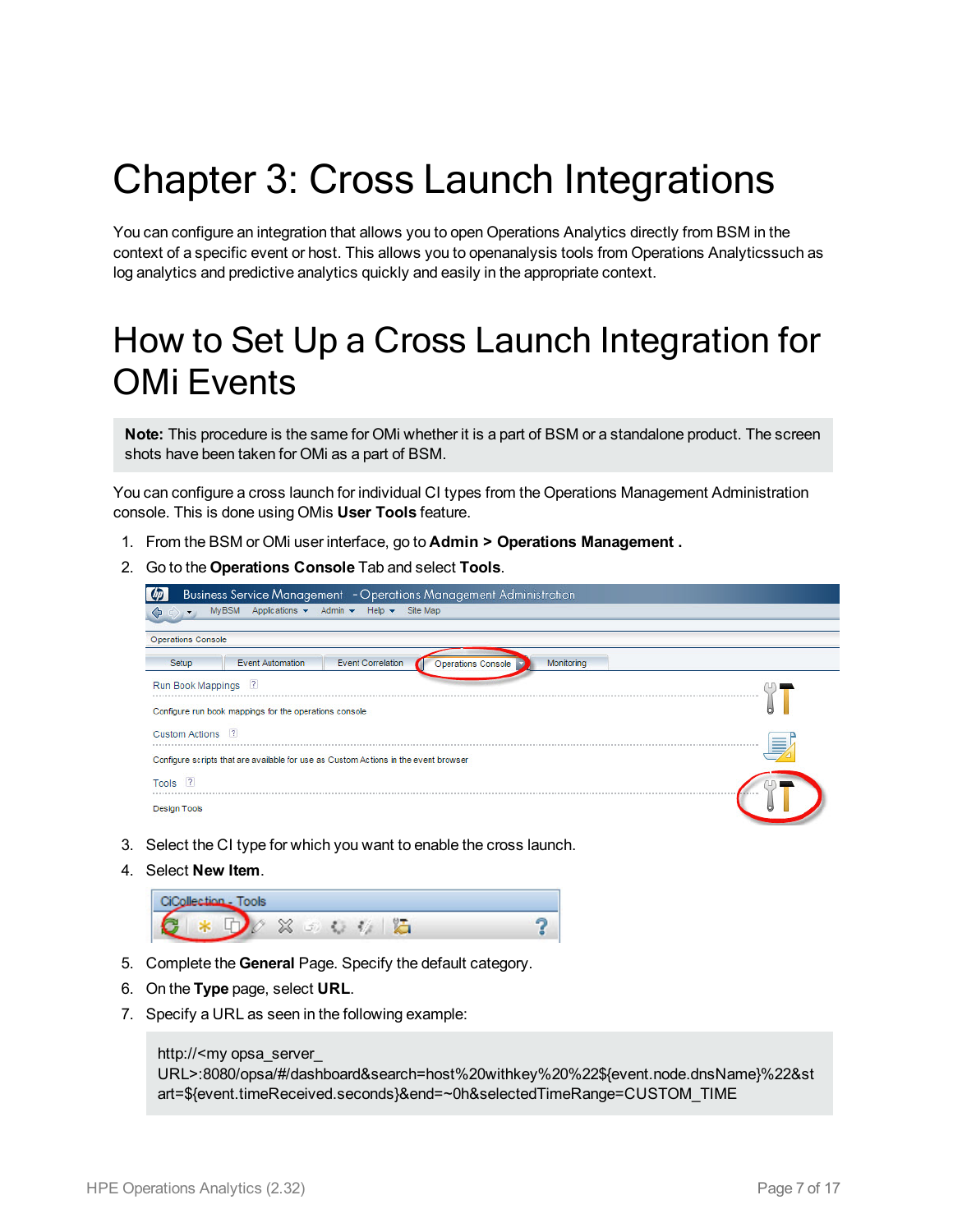### <span id="page-7-0"></span>How to Use a Cross Launch Integration from OMi

1. Go to **Applications > Operations Management > Events Perspective** and right click the desired event.

**Note:** The cross launch functionality is defined as a tool and must be defined for each CI type.

- 2. Select **Launch** > **Tools**
- <span id="page-7-1"></span>3. Select the name of the URL you would like to launch.

### How to Set Up a Cross Launch Integration for Anomalies in SHA

- 1. In **Platform Administration > Setup and Maintenance > Infrastructure Settings**, select **Service Health Analyzer** in the **Applications** context.
- 2. In the **Service Health Analyzer - User Interface** table, locate the **Operations Analytics URL**setting.
- 3. Specify the Operations Analytics server in the URL as follows: **http://<your opsa server>:8080/opsa**
- <span id="page-7-2"></span>4. Click **Save** to enable the integration.

### How to Use the Cross-Launch Integration from **SHA**

- 1. Go to **Applications > Service Health Analyzer > CI Analytics Data** tab.
- 2. Select the relevant Business Service and click **topology view**. Right click any node that is a host.
- 3. Select **drilldown** and **Operations Analytics**.

An Operations Analytics dashboard focusing on the host opens in a new window.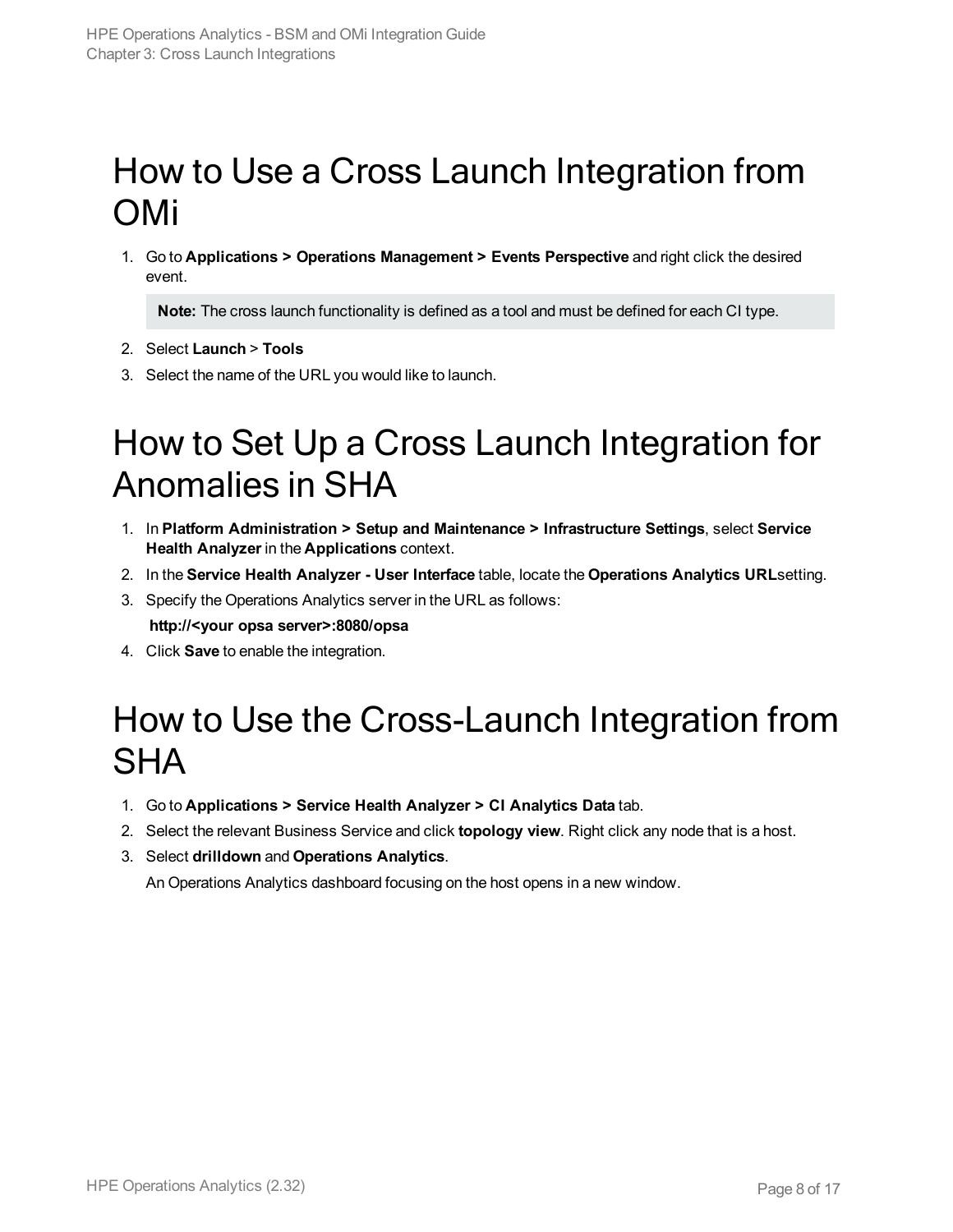## <span id="page-8-0"></span>Chapter 4: Dashboard Integration

You can display the Operations Analytics user interface within the user interface of a dashboard in OMi or MyBSM.

### To Configure a BSM MyBSM Integration

This procedure explains how to configure a MyBSM page that displays the event browser and the Operations Analytics user interface.

- 1. Prerequisite: You must configure LWSSO on the Operations Analytics environment. This procedure can be found in the HPE Operations Analytics Configuration Guide.
- 2. Set up an Operations Analytics user that has the same user name and password as an administrative user in BSM.
- 3. In Operations Analytics, locate **/opt/HP/opsa/jboss/standalone/deployments/opsa-uiweb.war/WEB-INF/web.xml**.

Modify the following section from:

```
<init-param>
<param-name>X-Frame-Options</param-name>
<param-value>SAMEORIGIN</param-value>
</init-param>
```
to:

```
<init-param>
<param-name>X-Frame-Options</param-name>
<param-value>Allow-From http://<BSM URL>/topaz</param-value>
```
- 4. Restart Operations Analytics by running the command **opsa-server restart**.
- 5. We recommend adding a mapping of the Operations Analytics IP and the Operations Analytics FQDN in the windows host file in every client machine that will be used to access Operations Analytics.
- 6. Delete the cookies of all browsers used to access BSM.
- 7. Log in to BSM with a user that exists in both BSM and Operations Analytics.
- 8. Add Operations Analytics to the list of trusted hosts:
	- a. In the BSM JMX console, locate the **Topaz** section and select **service=LW-SSO Configuration**.
	- b. Locate the **addDNSDomainToTrustedHosts** element.
	- c. Add the Operations Analytics domain and select **Invoke** .
	- d. Verify that the domain has been added by going to **Administration > Platform > Users and**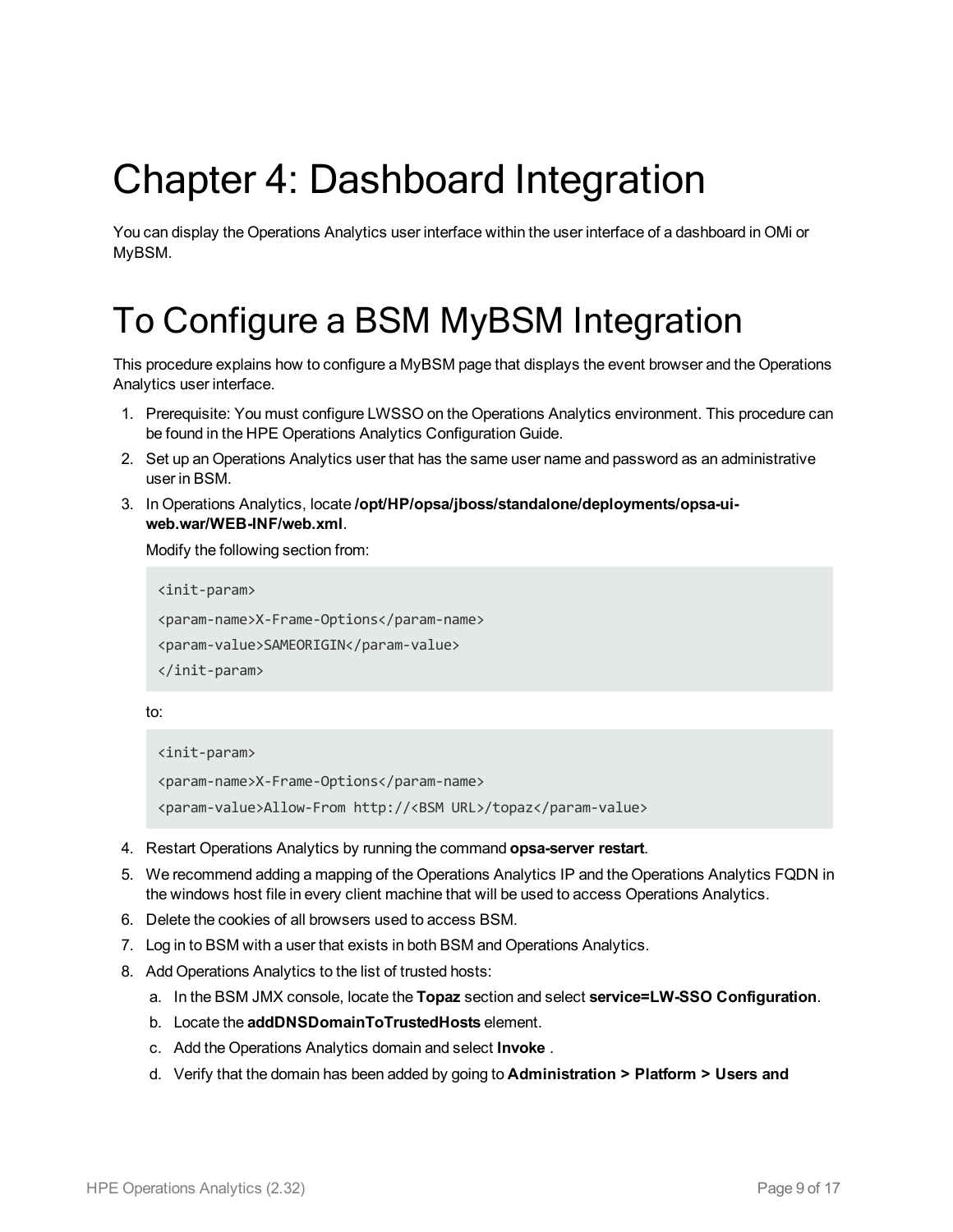**Permissions > Authentication Management**. In the **Single Sign-On Configuration** table, verify that the domain you just added is visible under **Trusted Hosts/Domains**.

- 9. In BSM, go to **Applications > MyBSM**.
	- a. Create a new page.
	- b. Add a new component, specify a name and the Operations Analytics URL.

**Example:** http://<OpsaURL>:8080/opsa/

c. In the **Configure Wiring** section, specify the **EventChange** context and add a Path and Fragment parameter as seen below. Specify the value as desired.

**For Example:** /dashboard&search=host%20withkey%20%22<< event.node.dnsName >>

| <b>Edit Component</b>      |      |                                            |                                                                                                |                                                                                         |                       | $\Box$ $\times$ |
|----------------------------|------|--------------------------------------------|------------------------------------------------------------------------------------------------|-----------------------------------------------------------------------------------------|-----------------------|-----------------|
|                            |      |                                            | Enter a URL and define parameters for every context you want to use, to create the URL pattern |                                                                                         |                       |                 |
| $*$ Name:                  |      | OpsA <sub>2</sub>                          |                                                                                                |                                                                                         |                       |                 |
| $*$ URL:                   |      | http://acevm141431736.devlab.ad:8080/opsa/ |                                                                                                |                                                                                         |                       |                 |
| Description:               | null |                                            |                                                                                                |                                                                                         |                       |                 |
|                            |      | Display last update label                  |                                                                                                |                                                                                         |                       |                 |
| ☆ Categorize Component     |      |                                            |                                                                                                |                                                                                         |                       |                 |
| $\hat{z}$ Configure Wiring |      |                                            |                                                                                                |                                                                                         |                       |                 |
| <b>Wiring Context</b>      | ♣    | x                                          |                                                                                                |                                                                                         |                       |                 |
| EventChange                |      |                                            |                                                                                                | <b>URL Parameters and Values for EventChange</b>                                        |                       |                 |
|                            |      |                                            | selected attribute into the parameter value.<br>x<br>*                                         | * You can drag attributes from the attribute list or press Alt + Ctrl + I to insert the | <b>Attributes:</b>    |                 |
|                            |      |                                            | <b>URL</b> Parameter                                                                           | Value                                                                                   | << category >><br>∸   |                 |
|                            |      |                                            | (Path)                                                                                         | opsa/                                                                                   | << ciRef>>            |                 |
|                            |      |                                            | (Fragment)                                                                                     | /dashboard&search=host%2                                                                | << context >>         |                 |
|                            |      |                                            |                                                                                                |                                                                                         | << event.annotation(  |                 |
|                            |      |                                            |                                                                                                |                                                                                         | << event.application  |                 |
|                            |      |                                            | URL pattern                                                                                    | http://acevm141431736.devlab.ad:8080/opsa/#<br>/dashboard&search=host%20withkey%20%22<< |                       |                 |
|                            |      |                                            |                                                                                                |                                                                                         |                       |                 |
|                            |      |                                            |                                                                                                |                                                                                         |                       |                 |
|                            |      |                                            |                                                                                                |                                                                                         |                       |                 |
|                            |      |                                            |                                                                                                | <b>OK</b>                                                                               | Cancel<br><b>Help</b> |                 |
|                            |      |                                            |                                                                                                |                                                                                         |                       |                 |

For additional example URLs, see ["URL Syntax](#page-14-0) " on page 15

10. After you have saved your component you can add it to any page that contains an event browser.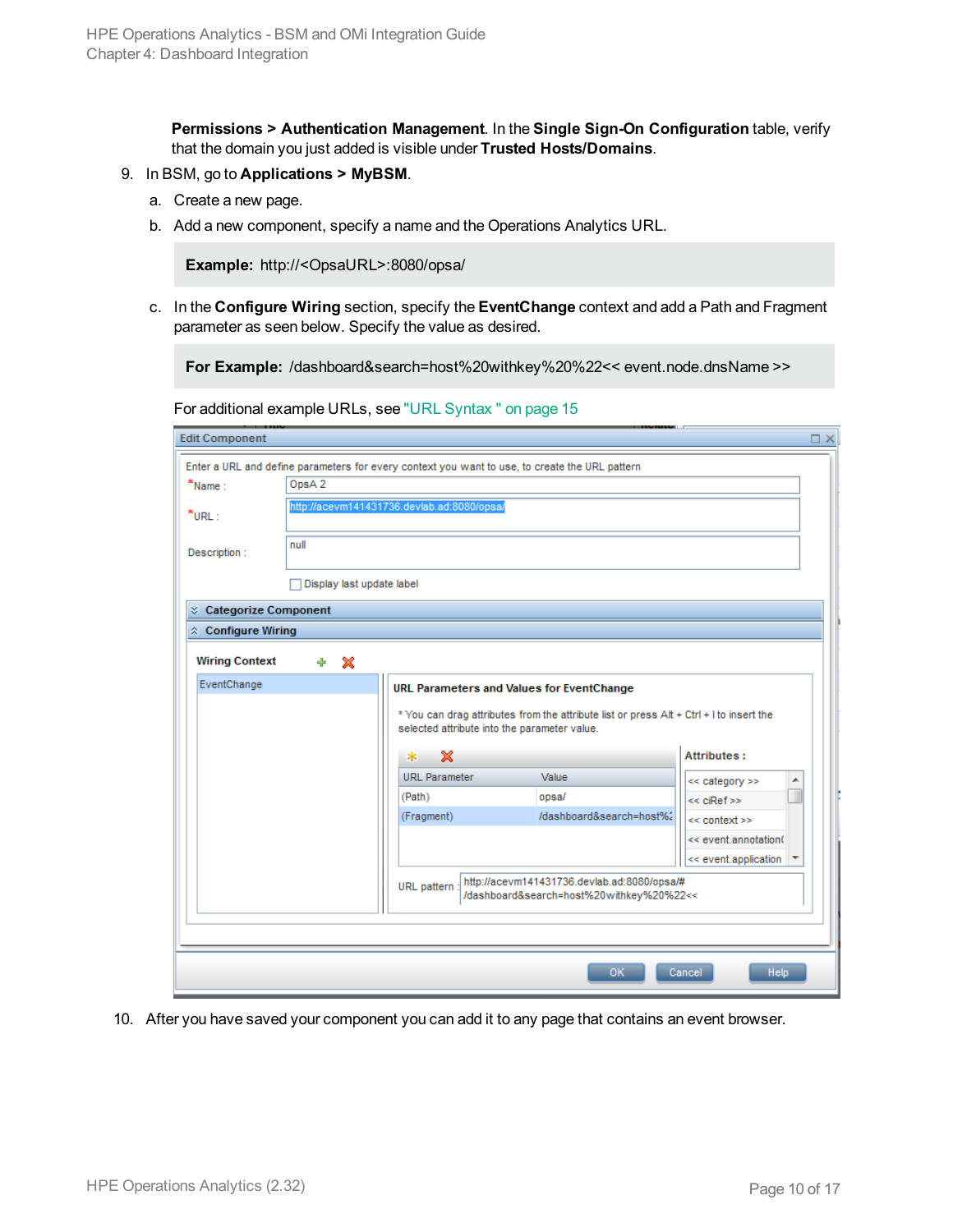### To Configure an OMi Dashboard Integration

This procedure explains how to configure a dashboard that displays the event browser and the Operations Analytics user interface.

- 1. Prerequisite: You must configure LWSSO on the Operations Analytics environment. This procedure can be found in the HPE Operations Analytics Configuration Guide.
- 2. In OMi, create a new component with the name **opsa** and the url **opsa server FQDN:8080/opsa**.

Use the Configure Wiring section to append the URL you want to use when opening Operations Analytics. For example, the fragment **/dashboard&search=host%20withkey%20%22<< relatedCi.name >>%22** opens a dashboard focusing on a CI.

| <b>Edit Component</b>            |                           |                                                                                                |                                                                                         |                                               |
|----------------------------------|---------------------------|------------------------------------------------------------------------------------------------|-----------------------------------------------------------------------------------------|-----------------------------------------------|
|                                  |                           | Enter a URL and define parameters for every context you want to use, to create the URL pattern |                                                                                         |                                               |
| $*$ Name:                        | opsa                      |                                                                                                |                                                                                         |                                               |
| $*_{URL}$                        |                           | http://ACEVM143558517.devlab.ad:8080/opsa/                                                     |                                                                                         |                                               |
| Description:                     | null                      |                                                                                                |                                                                                         |                                               |
|                                  | Display last update label |                                                                                                |                                                                                         |                                               |
| $\times$ Categorize Component    |                           |                                                                                                |                                                                                         |                                               |
|                                  |                           |                                                                                                |                                                                                         |                                               |
| $\hat{\lambda}$ Configure Wiring |                           |                                                                                                |                                                                                         |                                               |
| <b>Wiring Context</b>            | ÷ <b>×</b>                |                                                                                                |                                                                                         |                                               |
| <b>EventChange</b>               |                           | <b>URL Parameters and Values for EventChange</b>                                               |                                                                                         |                                               |
|                                  |                           | selected attribute into the parameter value.                                                   | * You can drag attributes from the attribute list or press Alt + Ctrl + I to insert the |                                               |
|                                  |                           | x<br>∗                                                                                         |                                                                                         | <b>Attributes:</b>                            |
|                                  |                           | <b>URL Parameter</b>                                                                           | Value                                                                                   | << category >>                                |
|                                  |                           | (Path)                                                                                         | opsa/                                                                                   | $<<$ ciRef $>>$                               |
|                                  |                           | (Fragment)                                                                                     | /dashboard&search=host%2l                                                               | << context >>                                 |
|                                  |                           |                                                                                                |                                                                                         | $\leq$ event.annotation( $\blacktriangledown$ |
|                                  |                           |                                                                                                | URL pattern: http://ACEVM143558517.devlab.ad:8080/opsa/#                                |                                               |
|                                  |                           |                                                                                                | OK                                                                                      | Cancel<br><b>Help</b>                         |
|                                  |                           |                                                                                                |                                                                                         |                                               |

3. Create a new page, and add the component you just created, as well as the Event Browser component to the page.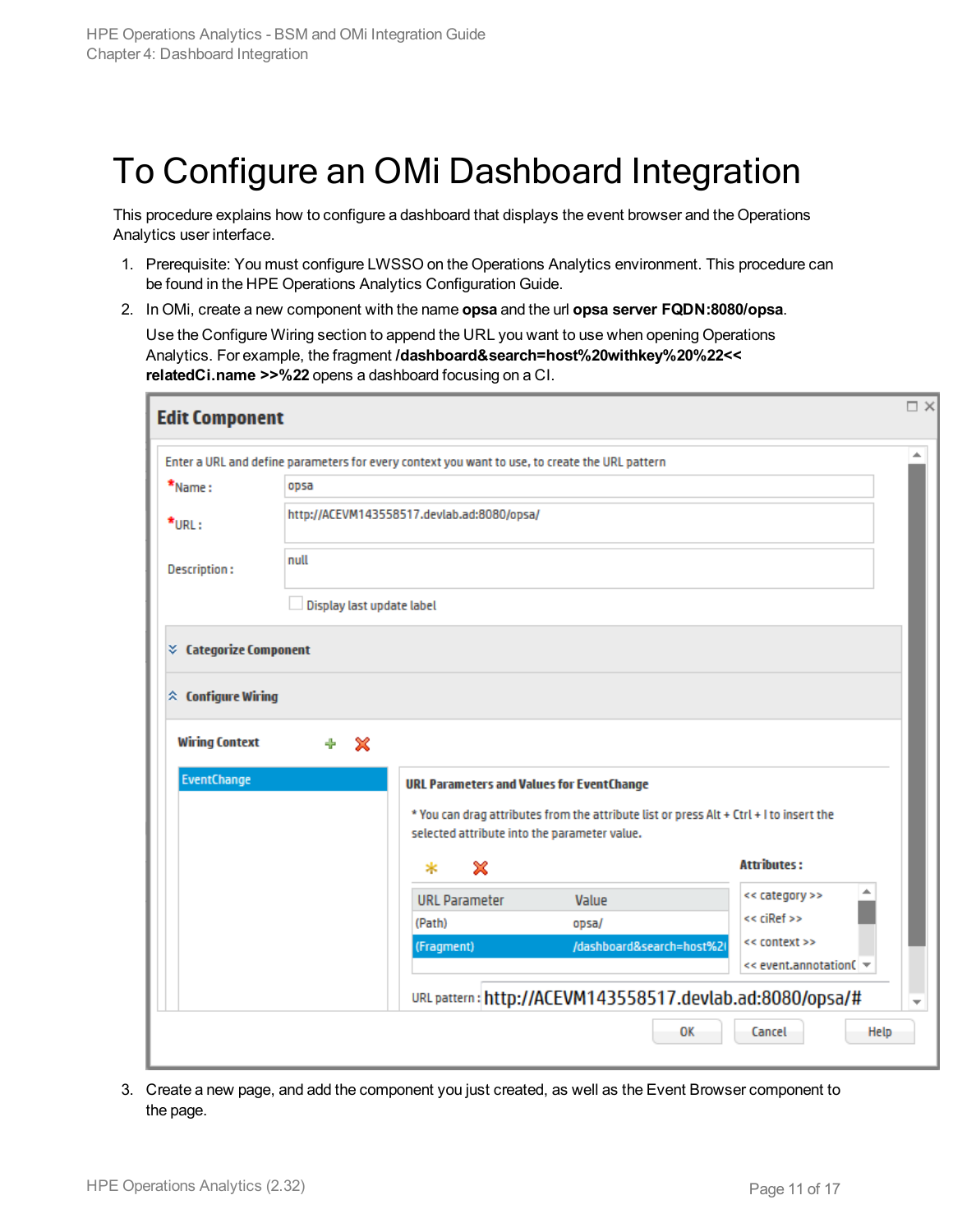4. Verify the wiring configuration for the page are as follows:

| <b>Wiring 'Event Browser'</b> |                                                                                                                                      |                          |                         | $\Box$ $\times$ |
|-------------------------------|--------------------------------------------------------------------------------------------------------------------------------------|--------------------------|-------------------------|-----------------|
| <b>Contexts</b>               |                                                                                                                                      | <b>Target Components</b> |                         |                 |
| CIChange                      |                                                                                                                                      |                          |                         |                 |
| ViewChange                    |                                                                                                                                      |                          | $v_c$                   |                 |
| <b>EventChange</b>            |                                                                                                                                      | ☑                        |                         |                 |
| <b>EventPropertyChange</b>    |                                                                                                                                      |                          | opsa                    |                 |
|                               | $\mathcal{L}^{\mathcal{L}}\left( \mathcal{L}^{\mathcal{L}}\right) =\mathcal{L}^{\mathcal{L}}\left( \mathcal{L}^{\mathcal{L}}\right)$ |                          |                         |                 |
| <b>Summary of Page Wiring</b> |                                                                                                                                      |                          |                         |                 |
| <b>Source Component</b>       | Context                                                                                                                              |                          | <b>Target Component</b> |                 |
| <b>Event Browser</b>          | EventChange                                                                                                                          |                          | opsa                    |                 |
|                               |                                                                                                                                      | OK                       | Cancel                  | <b>Help</b>     |

- 5. Save the page.
- 6. In Operations Analytics, locate **/opt/HP/opsa/jboss/standalone/deployments/opsa-uiweb.war/WEB-INF/web.xml**.

Modify the following section from:

<init-param> <param-name>X-Frame-Options</param-name> <param-value>SAMEORIGIN</param-value> </init-param>

to: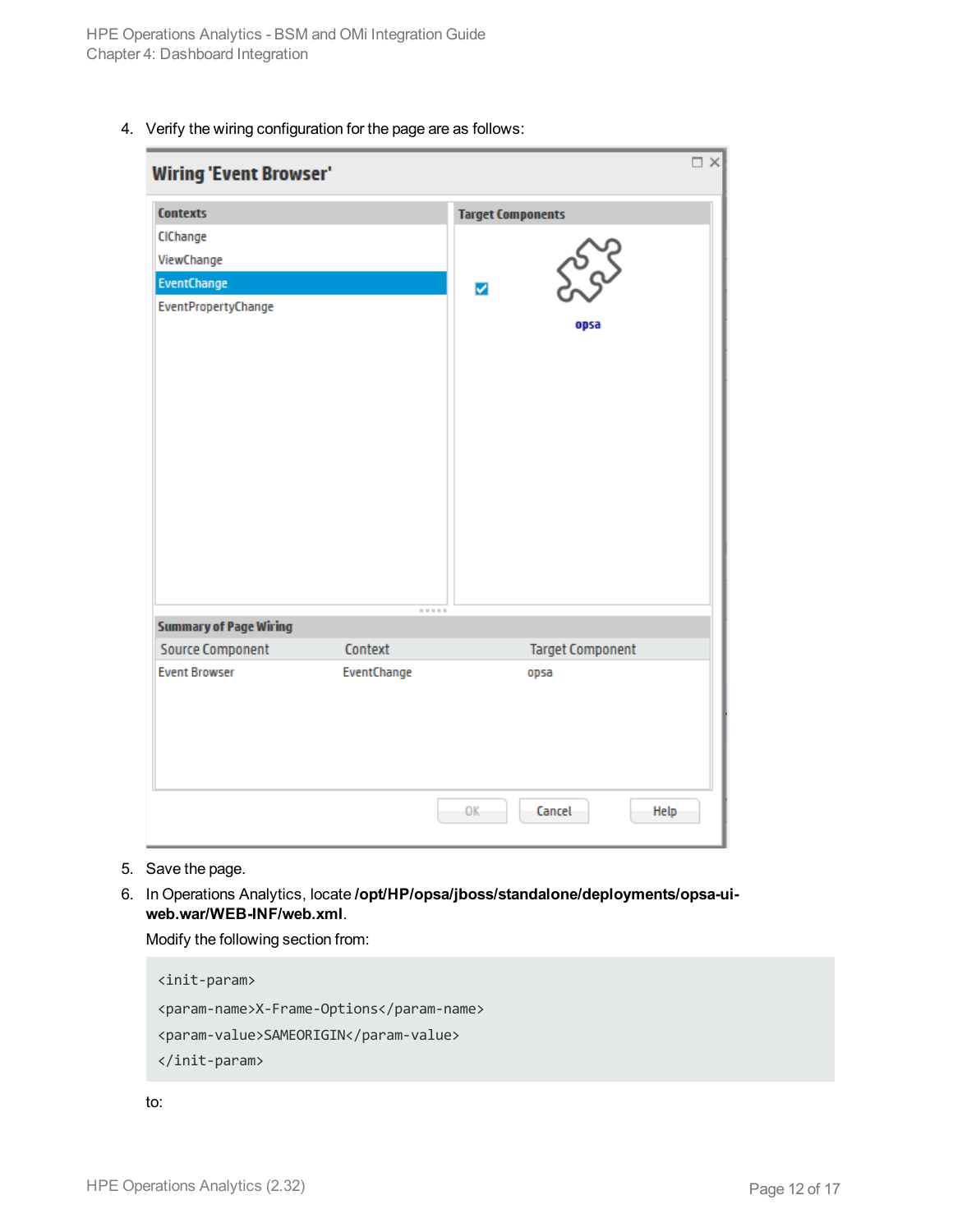<init-param> <param-name>X-Frame-Options</param-name> <param-value>Allow-From http://**<OMi URL>/opr-web**</param-value>

- 7. Restart Operations Analytics by running the command **opsa-server restart**.
- 8. We recommend adding a mapping of the Operations Analytics IP and the Operations Analytics FQDN in the windows host file in every client machine that will be used to access Operations Analytics.
- 9. Delete the cookies of all browsers used to access OMi.
- 10. Add the FQDN of the Operations Analytics environment to the list of trusted hosts in OMi from the **Authentication Management** section.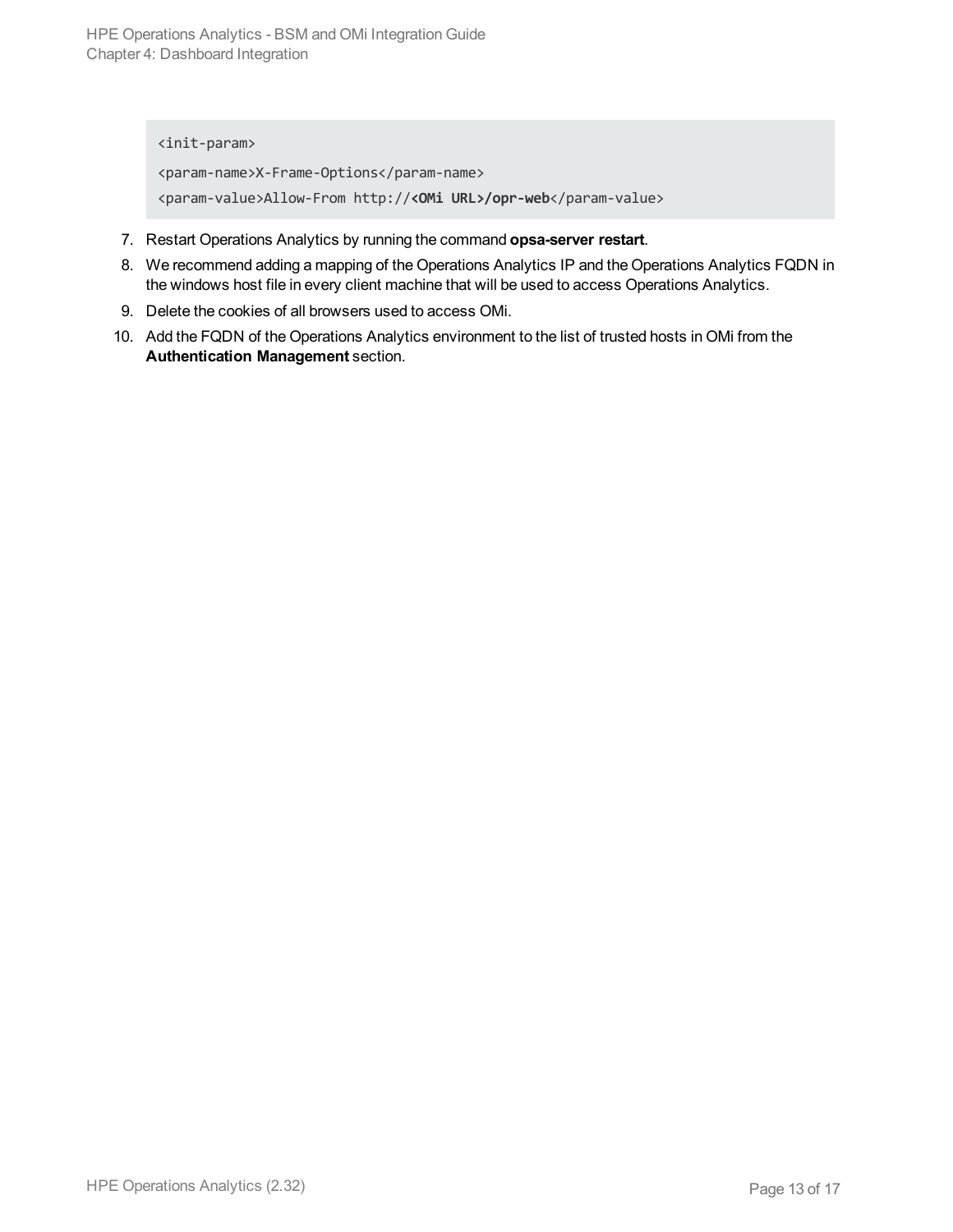## <span id="page-13-0"></span>Chapter 5: Sending Events to HPE Operations Manager i (OMi)

You can configure an OMi Agent to retrieve alerts from Operations Analytics and create events from the alerts. This allows you to use the power of Operations Analytics to identify events using analytic tools while benefiting from OMi's advanced event management capabilities.

**Note:** Details about procedures below that are performed in OMi and Operations Agent can be found in the OMi and Operations Agent documentation.

- 1. Install an Operations Agent on the Operations Analytics server. This is typically handled by the OMi administrator.
- 2. Connect the Operations Agent to your OMi server.
- 3. Import the content pack from the following location on the Operations Analytics server to OMi:
	- <sup>l</sup> **For OMi 9.2x** /opt/HP/opsa/omi\_content\_pack/OMi\_092x\_Content\_Pack-OPSA.zip
	- <sup>l</sup> **For OMi 10**

/opt/HP/opsa/omi\_content\_pack/OMi\_Content\_Pack-OPSA.zip

This makes the management templates and aspect area available in the OMi user interface.

4. Assign and Deploy the management templates and aspects to the node where the Operations Agent was installed earlier in this step.

All Operations Analytics alerts will now be retrieved by OMi.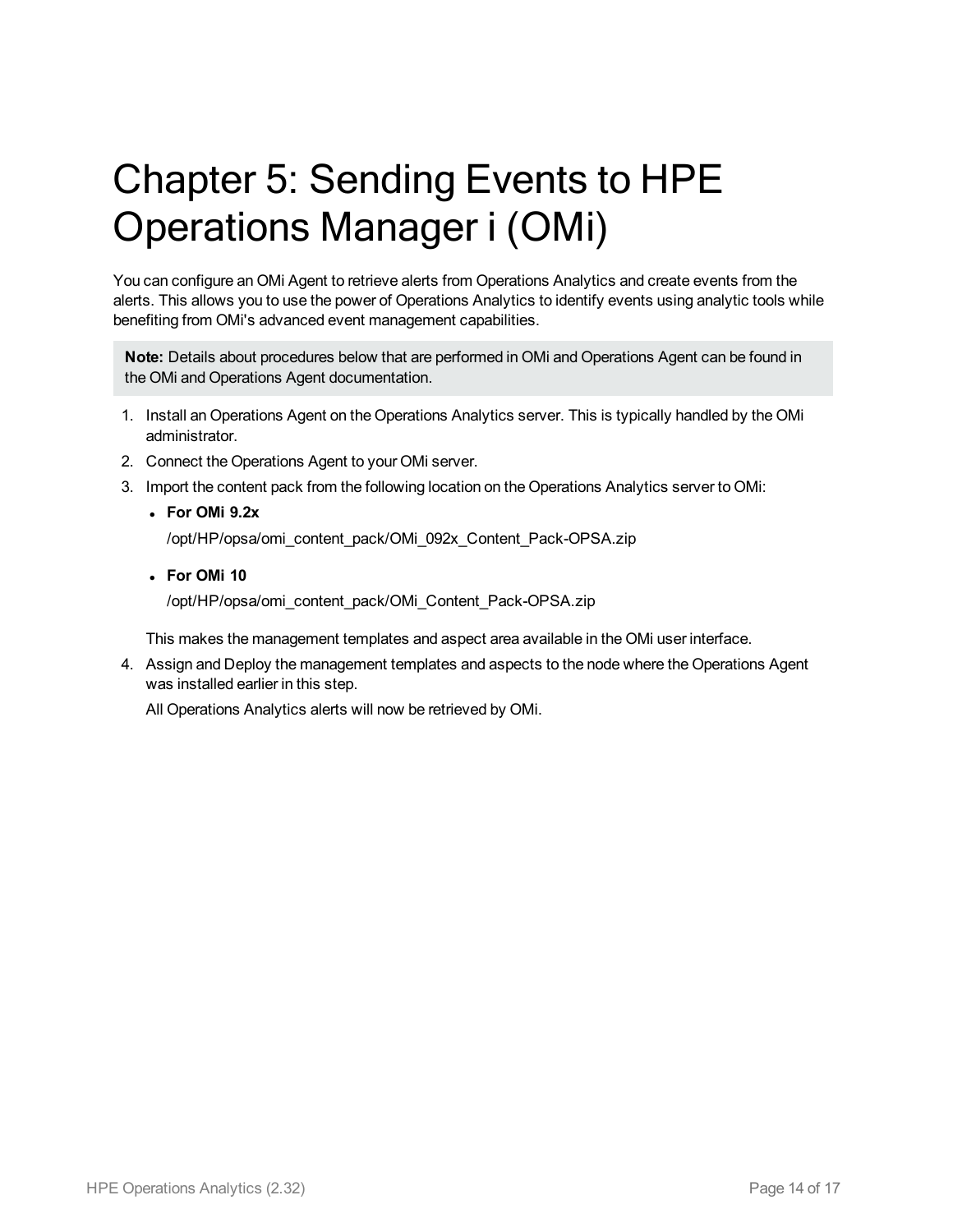## <span id="page-14-0"></span>Chapter 6: URL Syntax

The following section contains syntax examples that can be used when creating URLs to Operations Analytics servers.

**Note:** These examples are for illustration purposes to help you construct your own URLs. They have not been tested with every possible integration.

| <b>Time</b> | <b>Symbol</b> | <b>Examples</b>    |
|-------------|---------------|--------------------|
| Hours       | h             | 1h, 2h, 3h         |
| Days        | d             | 1d, 2d, 3d         |
| Weeks       | W             | 1w, 2w, 3w         |
| Months      | m             | $1m$ , $2m$ , $3m$ |

Using start and end to specify the time window



URL examples:

| URL                                                                                       | Use Case                                                                                                               |
|-------------------------------------------------------------------------------------------|------------------------------------------------------------------------------------------------------------------------|
| Display main dashboard<br>focused on the relevant<br>event focused on the last 1<br>hour. | http:// <opsa_server>:8080/opsa/#/dashboard&amp;search=withkey<br/>"\${event.node.dnsName}"&amp;start=1h</opsa_server> |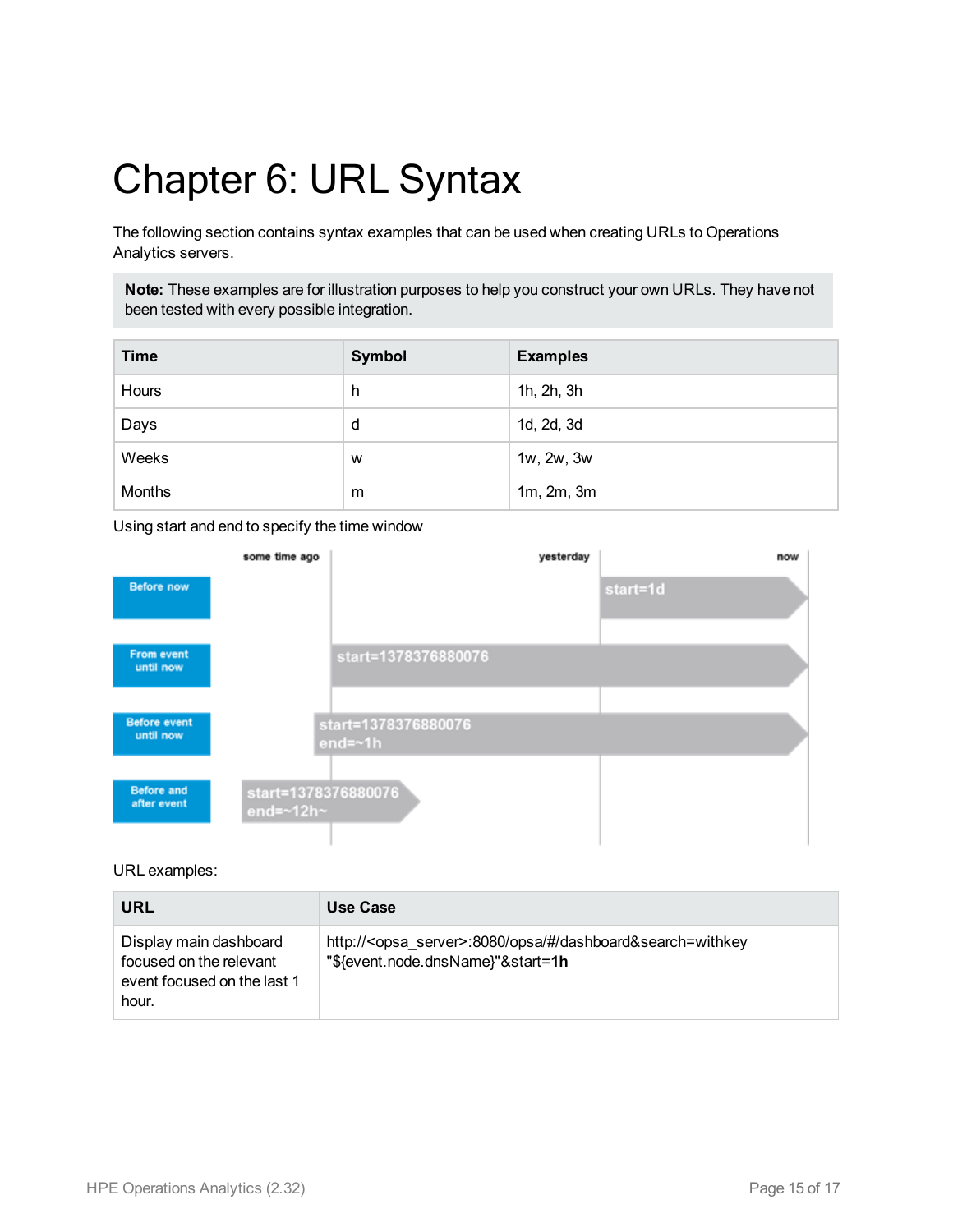| URL                                                                                                                    | Use Case                                                                                                                                                                                                                   |
|------------------------------------------------------------------------------------------------------------------------|----------------------------------------------------------------------------------------------------------------------------------------------------------------------------------------------------------------------------|
| Display main dashboard<br>focused on the relevant<br>event focused on 8 hours<br>before and after the current<br>time. | http:// <opsa_server>:8080/opsa/#/dashboard&amp;search=withkey<br/>"\${event.node.dnsName}"&amp;start= \${event.timeCreated.seconds}<br/><math>&amp;end = -8h -</math></opsa_server>                                       |
| Display main dashboard<br>focused on the relevant<br>event focused on the last<br>two days.                            | http:// <opsa_server>:8080/opsa/#/dashboard&amp;search=withkey<br/>"\${event.node.dnsName}"&amp;start= \${event.timeCreated.seconds}&amp;end=~2d</opsa_server>                                                             |
| Display the OAEnvironment<br>dashboard, which displays a<br>performance overview,<br>focusing on the last hour.        | http:// <opsa_<br>server&gt;:8080/opsa/#/dashboard&amp;search=OAEnvironmentOverview&amp;start=<br/>1h RTSM</opsa_<br>                                                                                                      |
| Display the RTSM overview<br>dashboard focusing on the<br>last week.                                                   | http:// <opsa<br>server&gt;:8080/opsa/#/dashboard&amp;search=RTSMOverview&amp;start=1w</opsa<br>                                                                                                                           |
| Display the main dashboard<br>focused on more than one<br>host.                                                        | http:// <opsa_server>:8080/opsa/#/dashboard&amp;search= Multiple Hosts<br/>("host1","host2", "hostN") dashboard<br/>&amp;start=1436088226634&amp;end=1436091826634&amp;selectedTimeRange=ONE<br/><b>HOUR</b></opsa_server> |